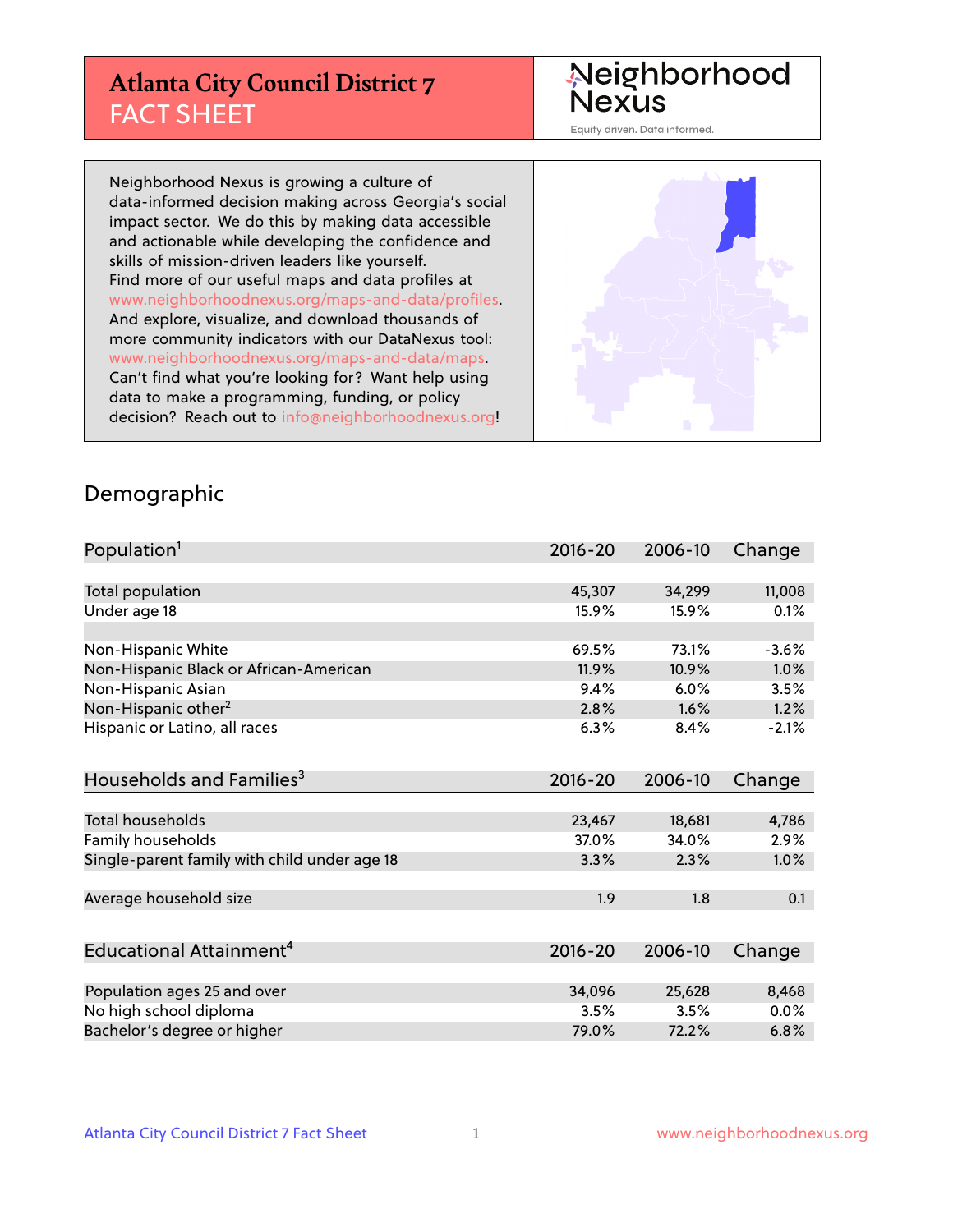# Change Measures, continued...

| Employment <sup>5</sup>                                                      | $2016 - 20$     | 2006-10         | Change           |
|------------------------------------------------------------------------------|-----------------|-----------------|------------------|
|                                                                              |                 |                 |                  |
| Total workers residing in district                                           | 19,928<br>9.3%  | 12,781<br>13.8% | 7,147<br>$-4.5%$ |
| Workers with earnings \$1250/month or less                                   |                 |                 |                  |
| Workers with earnings \$1251/month to \$3333/month                           | 14.6%           | 28.0%           | $-13.4%$         |
| Workers with earnings greater than \$3333/month                              | 76.1%           | 58.2%           | 17.9%            |
| Total jobs located in district                                               | 82,171          | 59,178          | 22,993           |
| Jobs with earnings \$1250/month or less                                      | 17.2%           | 26.1%           | $-8.9%$          |
| Jobs with earnings \$1251/month to \$3333/month                              | 22.3%           | 38.0%           | $-15.8%$         |
| Jobs with earnings greater than \$3333/month                                 | 60.5%           | 35.8%           | 24.7%            |
|                                                                              |                 |                 |                  |
| Jobs/workers ratio                                                           | 4.1             | 4.6             | $-0.5$           |
|                                                                              |                 |                 |                  |
| Income and Poverty <sup>6</sup>                                              | 2016-20         | 2006-10         | Change           |
|                                                                              |                 |                 |                  |
| Median household income                                                      | \$95,607        | \$76,196        | \$19,411         |
|                                                                              | 44,812          | 34,153          | 10,659           |
| Population for whom poverty status is determined<br>Population below poverty | 10.8%           | 6.8%            | 4.0%             |
|                                                                              |                 |                 |                  |
| Housing <sup>7</sup>                                                         | $2016 - 20$     | 2006-10         | Change           |
|                                                                              |                 |                 |                  |
| Total housing units                                                          | 26,960          | 22,679          | 4,281            |
| Occupied housing units                                                       | 87.0%           | 82.4%           | 4.7%             |
| Vacant housing units                                                         | 13.0%           | 17.6%           | $-4.7%$          |
| Occupied housing units                                                       |                 |                 |                  |
|                                                                              | 23,467<br>50.0% | 18,681<br>55.1% | 4,786<br>$-5.2%$ |
| Owner occupied housing units                                                 |                 |                 |                  |
| Renter occupied housing units                                                | 50.0%           | 44.9%           | 5.2%             |
| Access to a Vehicle <sup>8</sup>                                             | $2016 - 20$     | 2006-10         | Change           |
|                                                                              |                 |                 |                  |
| Occupied housing units                                                       | 23,467          | 18,681          | 4,786            |
| No vehicle available                                                         | 9.1%            | 9.0%            | 0.1%             |
|                                                                              |                 |                 |                  |
| Crime Rates, per 10,000 Population <sup>9</sup>                              | 2017-21         | 2012-16         | Change           |
|                                                                              |                 |                 |                  |
| All Part I crimes                                                            | 420.5           | 522.2           | $-101.7$         |
| Violent crime                                                                | 23.5            | 27.3            | $-3.7$           |
| Murder                                                                       | 0.8             | 0.1             | 0.6              |
| Robbery                                                                      | 10.2            | 17.5            | $-7.3$           |
| Aggravated assault                                                           | 12.6            | 9.7             | 2.9              |
| Property crime                                                               | 397.0           | 494.9           | $-97.9$          |
| <b>Burglary</b>                                                              | 25.6            | 49.7            | $-24.1$          |
| Larceny                                                                      | 325.2           | 411.5           | $-86.3$          |
| Vehicle theft                                                                | 46.2            | 33.7            | 12.5             |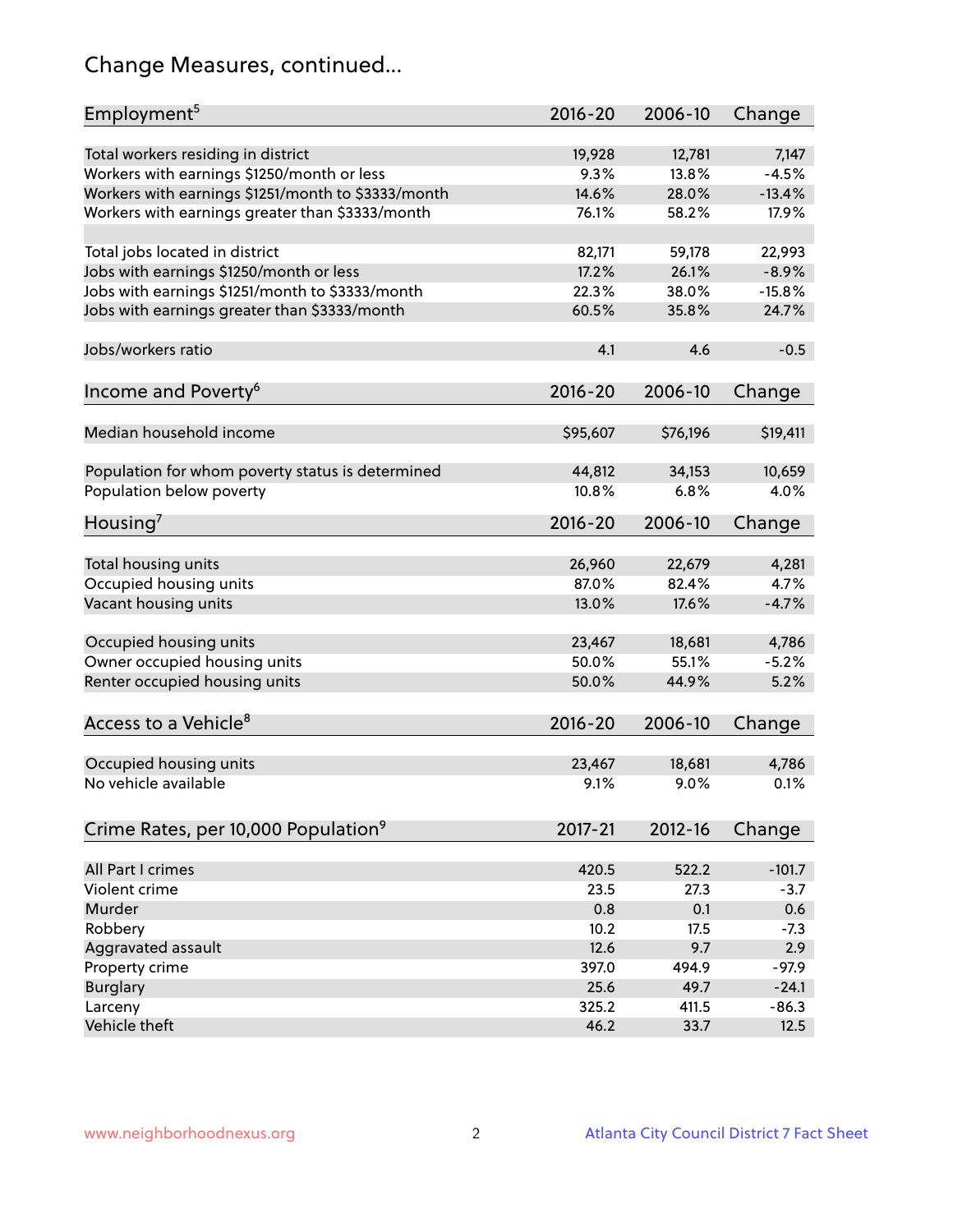# Current Data: Demographic

| Sex and Age, 2016-20 <sup>10</sup>                    | <b>Estimate</b> | Margin of Error |
|-------------------------------------------------------|-----------------|-----------------|
| Total population                                      | 45,307          | $\pm 2,966$     |
| Male                                                  | 46.7%           | $\pm$ 0.3%      |
| Female                                                | 53.3%           | ±3.3%           |
| Under 5 years                                         | 4.8%            | $\pm 1.1\%$     |
| 5 to 9 years                                          | 5.9%            | $\pm 2.2\%$     |
| 10 to 14 years                                        | 3.2%            | $\pm$ 0.9%      |
| 15 to 19 years                                        | 3.2%            | $\pm$ 0.9%      |
| 20 to 24 years                                        | 7.7%            | $\pm1.5\%$      |
| 25 to 34 years                                        | 25.4%           | $\pm 1.6\%$     |
| 35 to 44 years                                        | 14.2%           | ±1.8%           |
| 45 to 54 years                                        | 12.6%           | $\pm 1.5\%$     |
| 55 to 59 years                                        | 5.7%            | $\pm$ 0.9%      |
| 60 to 64 years                                        | 4.4%            | $\pm$ 0.9%      |
| 65 to 74 years                                        | 6.1%            | $\pm$ 0.8%      |
| 75 to 84 years                                        | 3.6%            | $\pm$ 0.7%      |
| 85 years and over                                     | 3.3%            | $\pm$ 0.7%      |
| Median age (years)                                    | 34.9            | $\pm$ 0.4       |
| Race and Ethnicity, 2016-20 <sup>11</sup>             | <b>Estimate</b> | Margin of Error |
| <b>Total population</b>                               | 45,307          | $\pm 2,966$     |
| Hispanic or Latino (of any race)                      | 6.3%            | $\pm 2.2\%$     |
| Not Hispanic or Latino                                | 93.7%           | $\pm$ 8.6%      |
| White alone                                           | 69.5%           | ±3.3%           |
| Black or African American alone                       | 11.9%           | $\pm 1.9\%$     |
| American Indian and Alaska Native alone               | 0.0%            | $\pm$ 0.1%      |
| Asian alone                                           | 9.4%            | $\pm 2.1\%$     |
| Native Hawaiian and other Pacific Islander alone      | 0.0%            | $\pm$ 0.1%      |
| Some other race alone                                 | 0.3%            | $\pm$ 0.3%      |
| Two or more races                                     | 2.5%            | ±0.8%           |
| U.S. Citizenship Status, 2016-20 <sup>12</sup>        | <b>Estimate</b> | Margin of Error |
| Foreign-born population                               | 6,960           | $\pm$ 1,040     |
| Naturalized U.S. citizen                              | 40.8%           | ±4.8%           |
| Not a U.S. citizen                                    | 59.2%           | $\pm$ 9.0%      |
| Citizen, Voting Age Population, 2016-20 <sup>13</sup> | <b>Estimate</b> | Margin of Error |
| Citizen, 18 and over population                       | 34,132          | $\pm$ 1,712     |
| Male                                                  | 47.7%           | $\pm 2.7\%$     |
| Female                                                | 52.3%           | $\pm 2.3\%$     |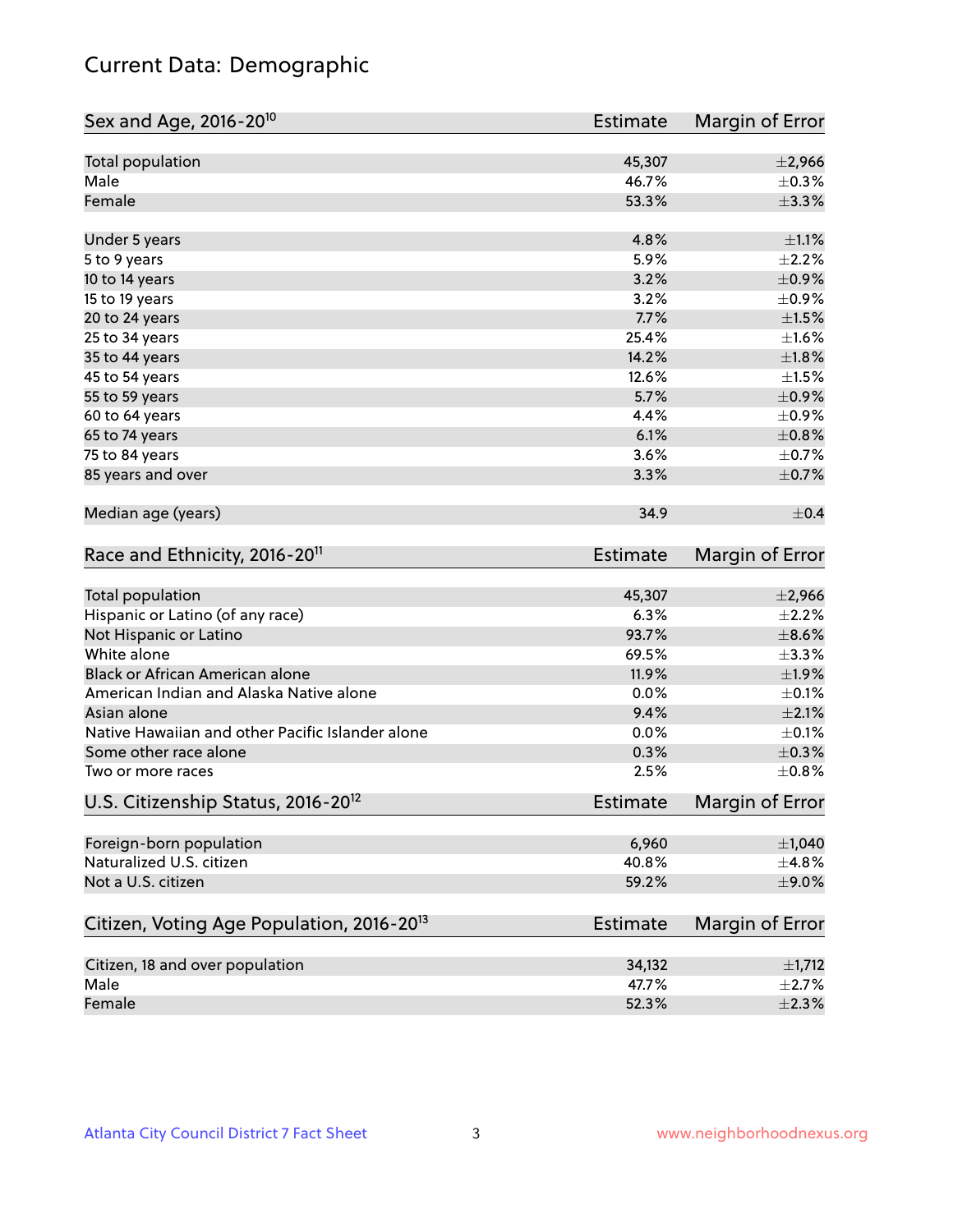## Current Data: Economic

| Income, 2016-20 <sup>14</sup>                           | Estimate  | Margin of Error |
|---------------------------------------------------------|-----------|-----------------|
| All households                                          | 23,467    |                 |
|                                                         |           | ±1,100          |
| Less than \$10,000                                      | 6.1%      | $\pm$ 1.4%      |
| \$10,000 to \$14,999                                    | 3.1%      | $\pm 1.0\%$     |
| \$15,000 to \$24,999                                    | 4.3%      | $\pm 1.2\%$     |
| \$25,000 to \$34,999                                    | 4.2%      | $\pm 1.3\%$     |
| \$35,000 to \$49,999                                    | 8.0%      | $\pm 2.2\%$     |
| \$50,000 to \$74,999                                    | 14.8%     | $\pm 2.2\%$     |
| \$75,000 to \$99,999                                    | 11.5%     | $\pm 2.5\%$     |
| \$100,000 to \$149,999                                  | 15.9%     | $\pm 2.2\%$     |
| \$150,000 to \$199,999                                  | 8.9%      | $\pm 1.6\%$     |
| \$200,000 or more                                       | 23.2%     | $\pm 2.5\%$     |
| Median household income (dollars)                       | \$95,607  | $\pm 2,821$     |
| Mean household income (dollars)                         | \$164,523 | ±14,376         |
| Households with earnings                                | 83.2%     | $\pm 2.6\%$     |
| Mean earnings (dollars)                                 | \$164,425 | ±11,755         |
| Households with Social Security                         | 17.4%     | $\pm1.7\%$      |
| Mean Social Security income (dollars)                   | \$23,360  | ±1,814          |
| Households with retirement income                       | 9.7%      | $\pm 1.4\%$     |
| Mean retirement income (dollars)                        | \$45,658  | ±10,752         |
| Households with Supplemental Security Income            | 1.3%      | $\pm$ 0.7%      |
| Mean Supplemental Security Income (dollars)             | \$1,977   | $\pm$ 1,536     |
| Households with cash public assistance income           | 0.5%      | $\pm$ 0.4%      |
| Mean cash public assistance income (dollars)            | \$0       | $\pm 0$         |
| Households with Food Stamp/SNAP benefits in the past 12 | 2.1%      | $\pm$ 0.9%      |
| months                                                  |           |                 |
|                                                         |           |                 |
| Family households                                       | 8,681     | $\pm 755$       |
| Less than \$10,000                                      | 2.9%      | $\pm 1.6\%$     |
| \$10,000 to \$14,999                                    | 1.1%      | $\pm 1.1\%$     |
| \$15,000 to \$24,999                                    | 2.3%      | $\pm 1.7\%$     |
| \$25,000 to \$34,999                                    | 2.2%      | $\pm1.8\%$      |
| \$35,000 to \$49,999                                    | 2.9%      | $\pm$ 1.9%      |
| \$50,000 to \$74,999                                    | 8.2%      | ±3.4%           |
| \$75,000 to \$99,999                                    | 7.0%      | $\pm 2.0\%$     |
| \$100,000 to \$149,999                                  | 19.4%     | $\pm 4.5\%$     |
| \$150,000 to \$199,999                                  | 11.7%     | $\pm$ 3.1%      |
| \$200,000 or more                                       | 42.4%     | $\pm 4.5\%$     |
| Median family income (dollars)                          | \$167,365 | $\pm$ 9,129     |
| Mean family income (dollars)                            | \$253,188 | ±28,019         |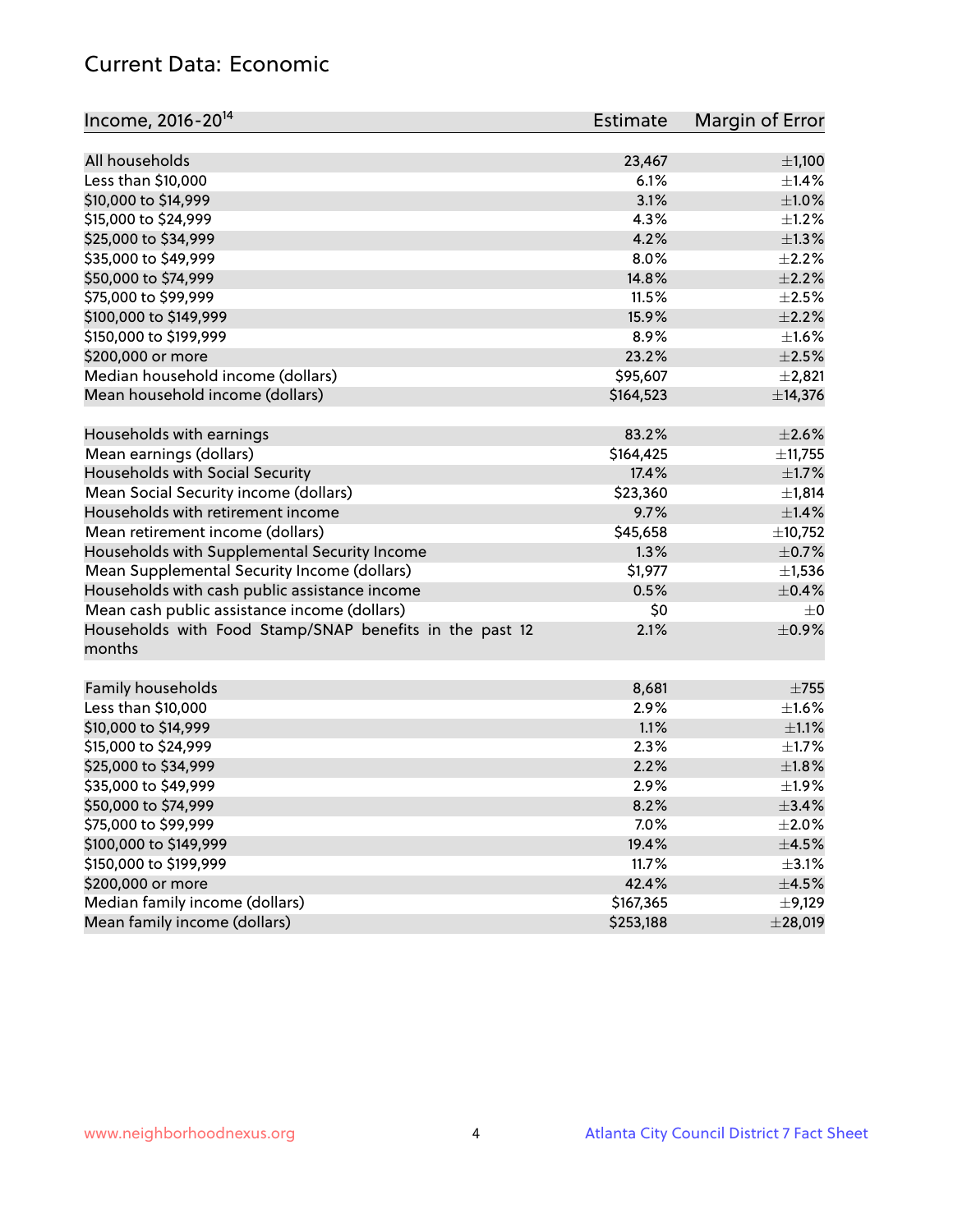# Current Data: Economic, continued...

| Income, 2016-20, continued <sup>15</sup>                                              | <b>Estimate</b> | Margin of Error        |
|---------------------------------------------------------------------------------------|-----------------|------------------------|
|                                                                                       |                 |                        |
| Nonfamily households                                                                  | 14,786          | $\pm$ 993              |
| Median nonfamily income (dollars)                                                     | \$70,089        | $\pm 2,530$            |
| Mean nonfamily income (dollars)                                                       | \$110,429       | ±15,273                |
| Median earnings for workers (dollars)                                                 | \$69,152        | ±1,802                 |
| Median earnings for male full-time, year-round workers<br>(dollars)                   | $\ddagger$      | $^+$                   |
| Median earnings for female full-time, year-round workers<br>(dollars)                 | \$68,379        | $\pm$ 1,773            |
| Per capita income (dollars)                                                           | \$86,679        | ±6,453                 |
| Families Below Poverty Level, 2016-20 <sup>16</sup>                                   | Estimate        | <b>Margin of Error</b> |
|                                                                                       |                 |                        |
| <b>All Families</b>                                                                   | 8,681           | $\pm 755$              |
| Percent below poverty                                                                 | 5.8%            | ±2.4%                  |
| Families with related children under 18 years                                         | 3,781           | $\pm 606$              |
| Percent below poverty                                                                 | 4.9%            | $\pm$ 4.0%             |
| Families with related children under 5 years only                                     | 1,128           | $\pm$ 380              |
| Percent below poverty                                                                 | 2.0%            | $\pm$ 9.4%             |
|                                                                                       | 7,205           | $\pm 685$              |
| Married couple families                                                               | 5.2%            | $\pm 2.5\%$            |
| Percent below poverty                                                                 |                 | $\pm$ 498              |
| Married couple families with related children under 18 years<br>Percent below poverty | 2,893<br>3.6%   | ±3.8%                  |
| Married couple families with related children under 5 years                           | 839             | $\pm$ 294              |
| Percent below poverty                                                                 | $0.0\%$         | $\pm$ 7.0%             |
|                                                                                       |                 |                        |
| Families with female householder, no spouse present                                   | 1,128           | $\pm$ 383              |
| Percent below poverty                                                                 | 11.9%           | $\pm$ 8.9%             |
| Families with female householder, no spouse present with                              | 630             | $\pm 301$              |
| related children under 18 years                                                       |                 |                        |
| Percent below poverty                                                                 | 13.0%           | ±12.9%                 |
| Families with female householder, no spouse present with                              | 191             | $\pm 205$              |
| related children under 5 years                                                        |                 |                        |
| Percent below poverty                                                                 | 11.5%           | ±33.0%                 |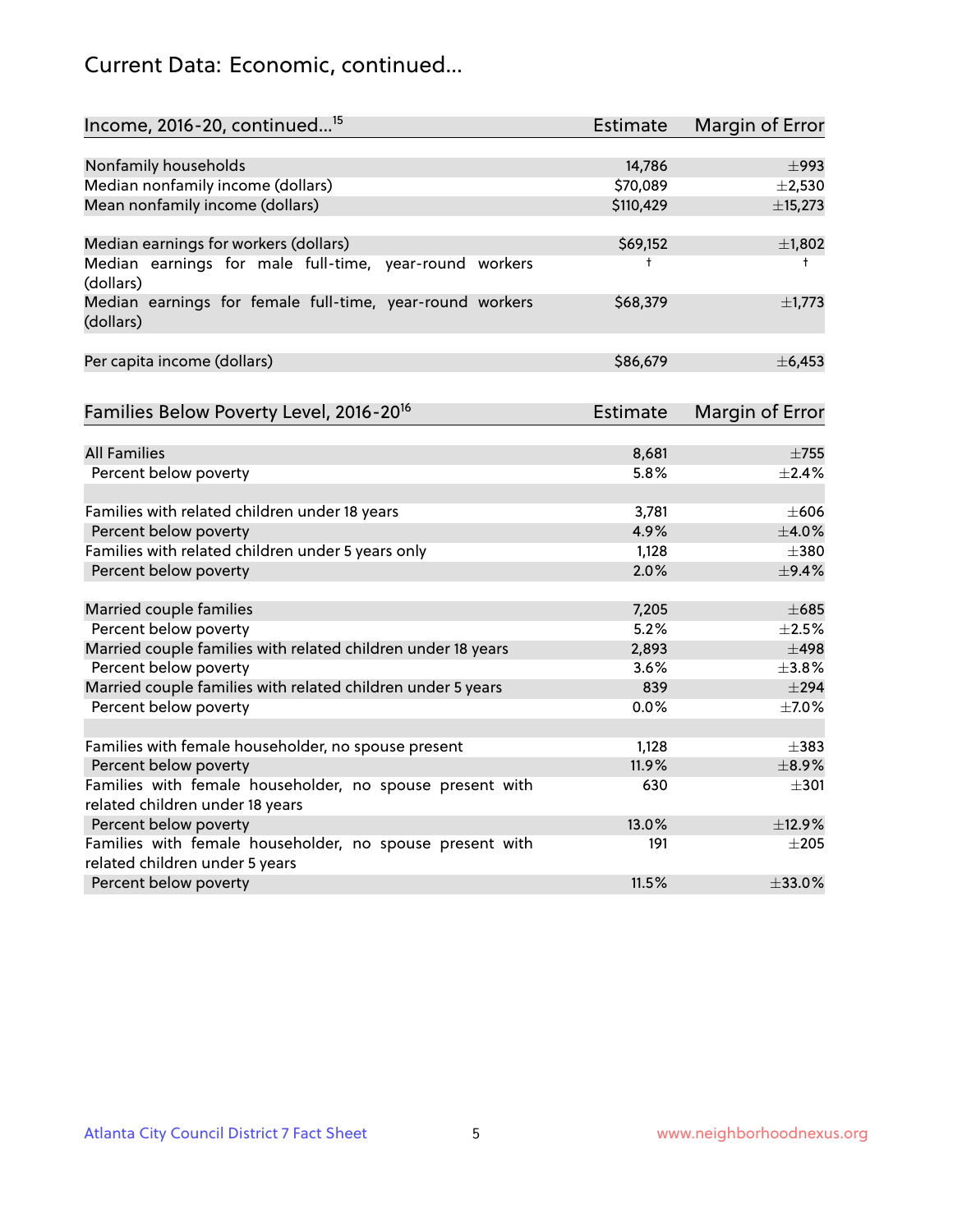# Current Data: Economic, continued...

| People Below Poverty Level, 2016-20 <sup>17</sup> | <b>Estimate</b> | Margin of Error |
|---------------------------------------------------|-----------------|-----------------|
|                                                   |                 |                 |
| Total population                                  | 44,812          | $\pm 2,901$     |
| Percent below poverty                             | 10.8%           | ±1.9%           |
| Population under 18 years                         | 7,056           | $\pm$ 1,453     |
| Percent below poverty                             | 6.7%            | $\pm 4.5\%$     |
| Population 18 years and over                      | 37,756          | $\pm$ 1,914     |
| Percent below poverty                             | 11.5%           | ±1.9%           |
| Population 18 to 64 years                         | 32,128          | $\pm$ 1,825     |
| Percent below poverty                             | 11.7%           | $\pm 2.1\%$     |
| Population 65 years and over                      | 5,628           | $\pm$ 577       |
| Percent below poverty                             | 10.6%           | $+4.2%$         |

| Poverty by Race/Ethnicity, 2016-20 <sup>18</sup> | Estimate | Margin of Error |
|--------------------------------------------------|----------|-----------------|
|                                                  |          |                 |
| Non-Hispanic White population                    | 31,245   | $\pm$ 2,532     |
| Percent below poverty                            | 8.2%     | ±1.8%           |
| <b>Black population</b>                          | 5,580    | $\pm$ 953       |
| Percent below poverty                            | 14.4%    | $\pm$ 4.9%      |
| Asian population                                 | 4,313    | $\pm$ 1,003     |
| Percent below poverty                            | 12.8%    | $\pm$ 5.8%      |
| Hispanic or Latino population                    | 2,698    | $\pm$ 876       |
| Percent below poverty                            | 31.0%    | ±17.6%          |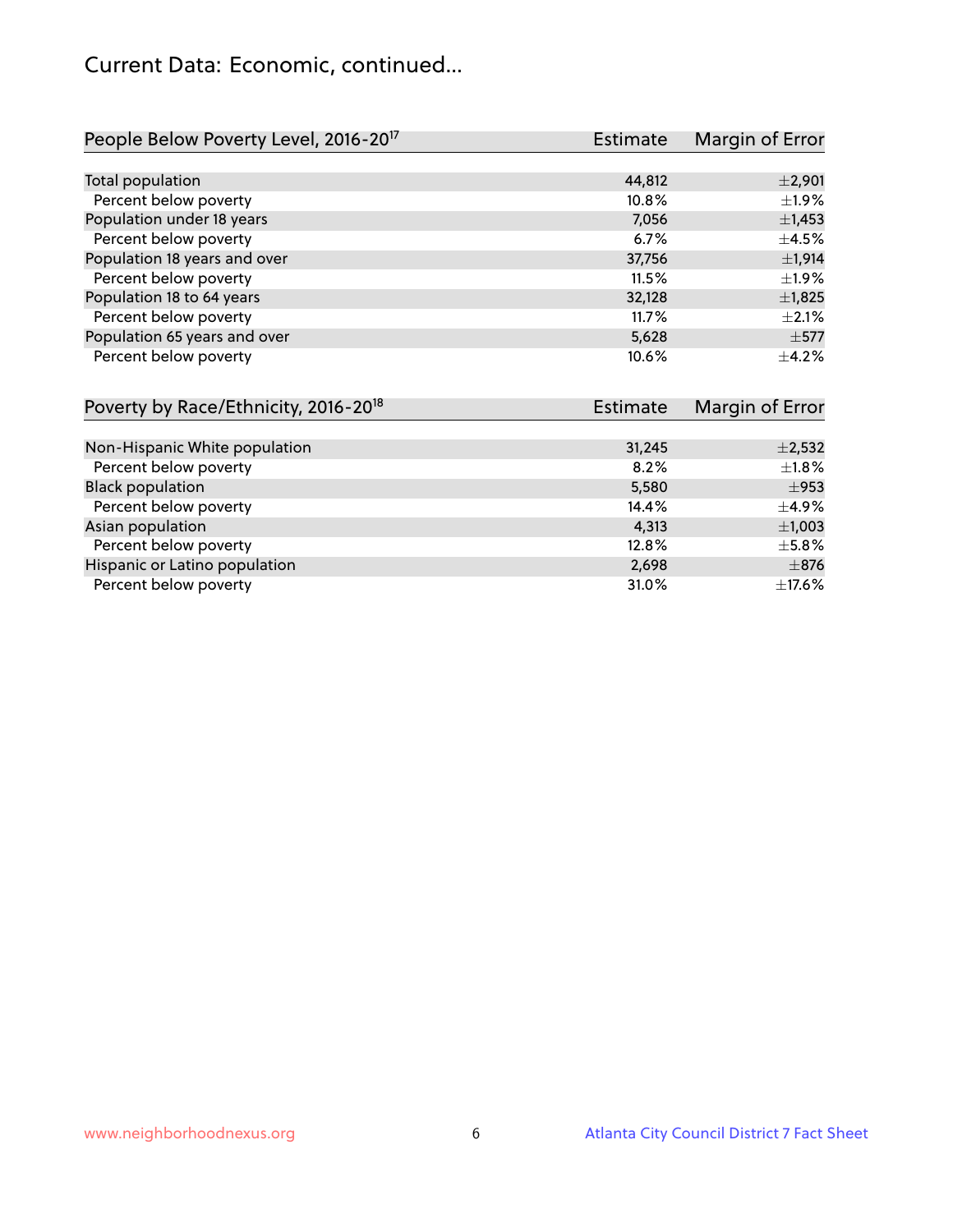# Current Data: Employment

| Employment Status, 2016-20 <sup>19</sup>                      | <b>Estimate</b> | Margin of Error |
|---------------------------------------------------------------|-----------------|-----------------|
|                                                               |                 |                 |
| Population 16 years and over                                  | 38,749          | $\pm 2,031$     |
| In labor force                                                | 74.2%           | $\pm 2.2\%$     |
| Civilian labor force                                          | 74.2%           | $\pm 2.2\%$     |
| Employed                                                      | 71.9%           | $\pm 2.3\%$     |
| Unemployed                                                    | 2.3%            | $\pm 1.1\%$     |
| <b>Armed Forces</b>                                           | 0.0%            | $\pm$ 0.7%      |
| Not in labor force                                            | 25.8%           | $\pm 2.0\%$     |
| Civilian labor force                                          | 28,757          | $\pm$ 1,728     |
| <b>Unemployment Rate</b>                                      | 3.2%            | ±1.4%           |
|                                                               |                 |                 |
| Females 16 years and over                                     | 20,298          | ±1,313          |
| In labor force                                                | 67.7%           | $\pm 4.0\%$     |
| Civilian labor force                                          | 67.7%           | $\pm$ 4.0%      |
| Employed                                                      | 65.2%           | $\pm 4.0\%$     |
| Own children of the householder under 6 years                 | 2,512           | $\pm$ 581       |
|                                                               |                 |                 |
| All parents in family in labor force                          | 70.5%           | ±14.4%          |
| Own children of the householder 6 to 17 years                 | 4,497           | $\pm$ 1,347     |
| All parents in family in labor force                          | 45.2%           | ±17.2%          |
|                                                               |                 |                 |
| Industry, 2016-20 <sup>20</sup>                               | <b>Estimate</b> | Margin of Error |
| Civilian employed population 16 years and over                | 27,846          | ±1,701          |
| Agriculture, forestry, fishing and hunting, and mining        | 0.0%            | $\pm$ 0.3%      |
| Construction                                                  | 2.2%            | $\pm$ 0.8%      |
| Manufacturing                                                 | 6.7%            | ±1.4%           |
| Wholesale trade                                               | 4.2%            | $\pm 1.1\%$     |
| Retail trade                                                  | 8.0%            | $\pm 1.5\%$     |
| Transportation and warehousing, and utilities                 | 3.5%            | $\pm 0.8\%$     |
| Information                                                   | 3.5%            | $\pm$ 0.9%      |
| Finance and insurance, and real estate and rental and leasing | 14.0%           | $\pm 2.1\%$     |
| Professional, scientific, and management, and administrative  | 27.6%           | $\pm 2.7\%$     |
| and waste management services                                 |                 |                 |
| Educational services, and health care and social assistance   | 15.5%           | $\pm 2.1\%$     |
| Arts, entertainment, and recreation, and accommodation and    | 7.6%            | $\pm$ 1.6%      |
| food services                                                 |                 |                 |
| Other services, except public administration                  | 3.9%            | $\pm1.6\%$      |
| Public administration                                         | 3.3%            | $\pm$ 1.2%      |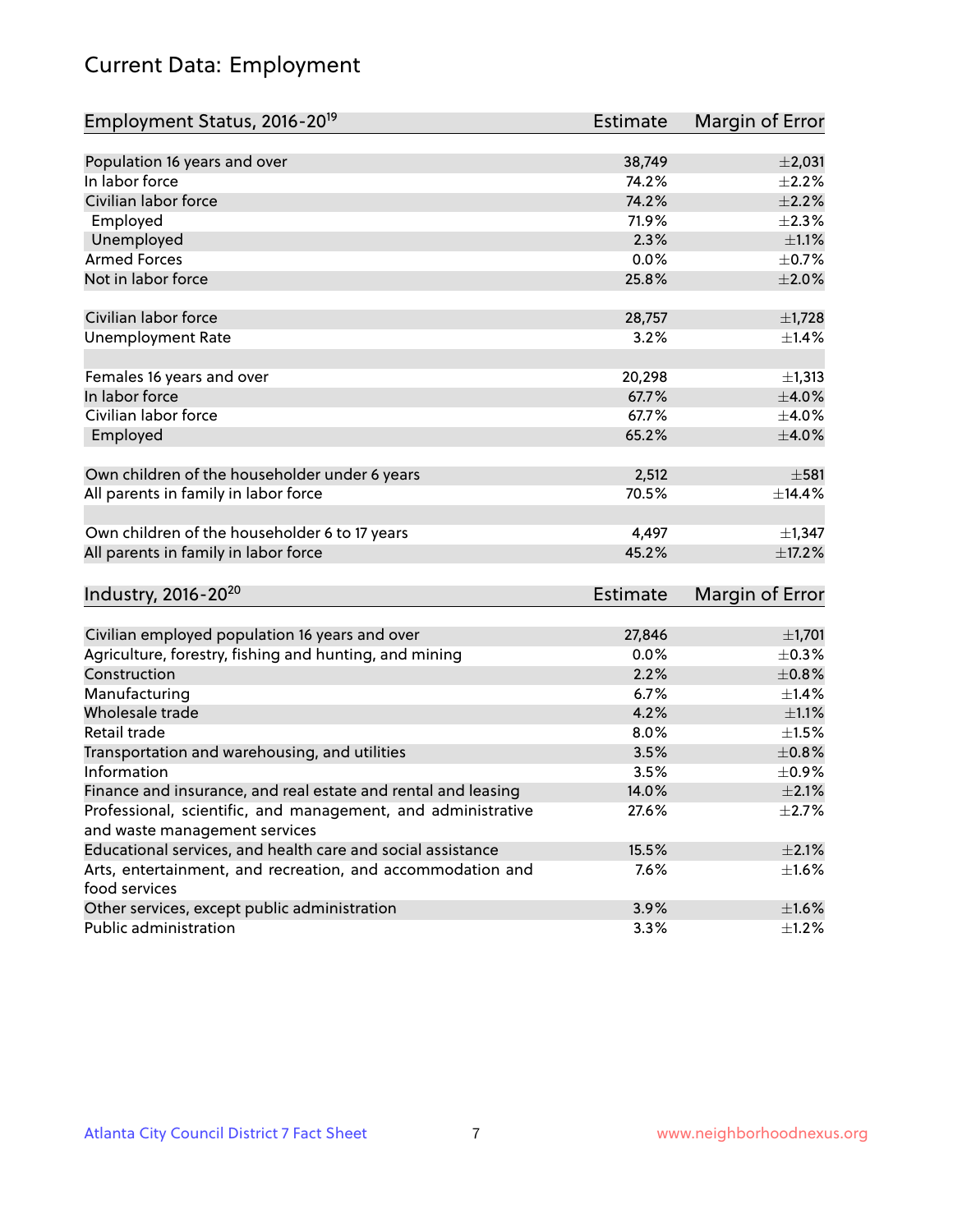# Current Data: Employment, continued...

| Occupation, 2016-20 <sup>21</sup>                            | <b>Estimate</b> | Margin of Error |
|--------------------------------------------------------------|-----------------|-----------------|
| Civilian employed population 16 years and over               | 27,846          | ±1,701          |
| Management, business, science, and arts occupations          | 70.6%           | $\pm 2.5\%$     |
| Service occupations                                          | 6.6%            | $\pm1.6\%$      |
| Sales and office occupations                                 | 18.8%           | ±1.9%           |
| Natural resources, construction, and maintenance occupations | 0.8%            | $\pm$ 0.6%      |
| Production, transportation, and material moving occupations  | 3.1%            | $\pm 1.0\%$     |
| Class of Worker, 2016-20 <sup>22</sup>                       | <b>Estimate</b> | Margin of Error |
| Civilian employed population 16 years and over               | 27,846          | ±1,701          |
| Private wage and salary workers                              | 87.3%           | $\pm$ 7.5%      |
| Government workers                                           | 8.1%            | ±1.9%           |
| Self-employed in own not incorporated business workers       | 4.4%            | $\pm1.6\%$      |
| Unpaid family workers                                        | 0.2%            | $\pm$ 0.3%      |
|                                                              |                 |                 |
| Job Flows, 2019 <sup>23</sup>                                |                 | 2019            |
| Total Jobs in district                                       |                 | 82,171          |
| Held by residents of district                                |                 | 4.1%            |
| Held by non-residents of district                            |                 | 95.9%           |
| Jobs by Industry Sector, 2019 <sup>24</sup>                  |                 | 2019            |
| Total Jobs in district                                       |                 | 82,171          |
| <b>Goods Producing sectors</b>                               |                 | 2.2%            |
| Trade, Transportation, and Utilities sectors                 |                 | 15.1%           |
| All Other Services sectors                                   |                 | 82.7%           |
|                                                              |                 |                 |
| Total Jobs in district held by district residents            |                 | 3,362           |
| <b>Goods Producing sectors</b>                               |                 | 2.9%            |
| Trade, Transportation, and Utilities sectors                 |                 | 12.1%           |
| All Other Services sectors                                   |                 | 85.0%           |
| Jobs by Earnings, 2019 <sup>25</sup>                         |                 | 2019            |
| Total Jobs in district                                       |                 | 82,171          |
|                                                              |                 |                 |
| Jobs with earnings \$1250/month or less                      |                 | 17.2%           |
| Jobs with earnings \$1251/month to \$3333/month              |                 | 22.3%           |
| Jobs with earnings greater than \$3333/month                 |                 | 60.5%           |
| Total Jobs in district held by district residents            |                 | 3,362           |
| Jobs with earnings \$1250/month or less                      |                 | 10.1%           |
| Jobs with earnings \$1251/month to \$3333/month              |                 | 12.6%           |
| Jobs with earnings greater than \$3333/month                 |                 | 77.3%           |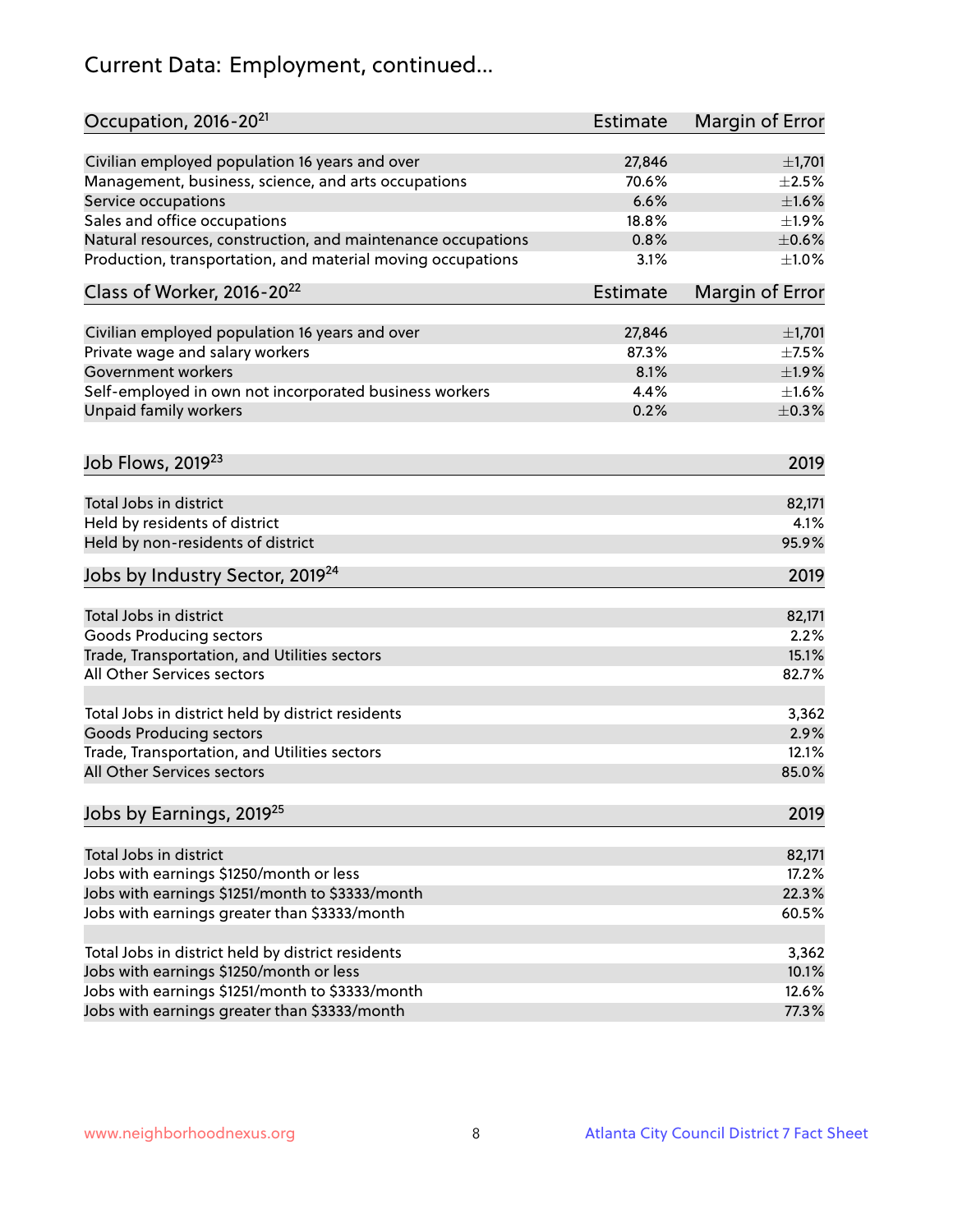# Current Data: Employment, continued...

| Jobs by Age of Worker, 2019 <sup>26</sup>         | 2019   |
|---------------------------------------------------|--------|
|                                                   |        |
| Total Jobs in district                            | 82,171 |
| Jobs with workers age 29 or younger               | 23.7%  |
| Jobs with workers age 30 to 54                    | 58.5%  |
| Jobs with workers age 55 or older                 | 17.8%  |
|                                                   |        |
| Total Jobs in district held by district residents | 3,362  |
| Jobs with workers age 29 or younger               | 28.9%  |
| Jobs with workers age 30 to 54                    | 53.0%  |
| Jobs with workers age 55 or older                 | 18.1%  |

### Current Data: Education

| School Enrollment, 2016-20 <sup>27</sup>       | Estimate | Margin of Error |
|------------------------------------------------|----------|-----------------|
|                                                |          |                 |
| Population 3 years and over enrolled in school | 9,113    | $\pm$ 1,563     |
| Nursery school, preschool                      | 10.4%    | $\pm$ 3.1%      |
| Kindergarten                                   | 12.0%    | $\pm$ 7.2%      |
| Elementary school (grades 1-8)                 | 30.7%    | $\pm$ 4.2%      |
| High school (grades 9-12)                      | 13.9%    | $\pm$ 3.6%      |
| College or graduate school                     | 33.0%    | $+2.9%$         |

| Educational Attainment, 2016-20 <sup>28</sup> | <b>Estimate</b> | Margin of Error |
|-----------------------------------------------|-----------------|-----------------|
|                                               |                 |                 |
| Population 25 years and over                  | 34,096          | $\pm$ 1,858     |
| Less than 9th grade                           | 1.7%            | $\pm$ 0.8%      |
| 9th to 12th grade, no diploma                 | 1.8%            | $\pm$ 0.8%      |
| High school graduate (includes equivalency)   | 5.0%            | $\pm 1.1\%$     |
| Some college, no degree                       | 10.3%           | $\pm$ 1.4%      |
| Associate's degree                            | 2.3%            | $\pm$ 0.7%      |
| Bachelor's degree                             | 45.7%           | $\pm 2.4\%$     |
| Graduate or professional degree               | 33.3%           | $\pm 2.4\%$     |
|                                               |                 |                 |
| Percent high school graduate or higher        | 96.5%           | $\pm$ 7.3%      |
| Percent bachelor's degree or higher           | 79.0%           | $\pm1.6\%$      |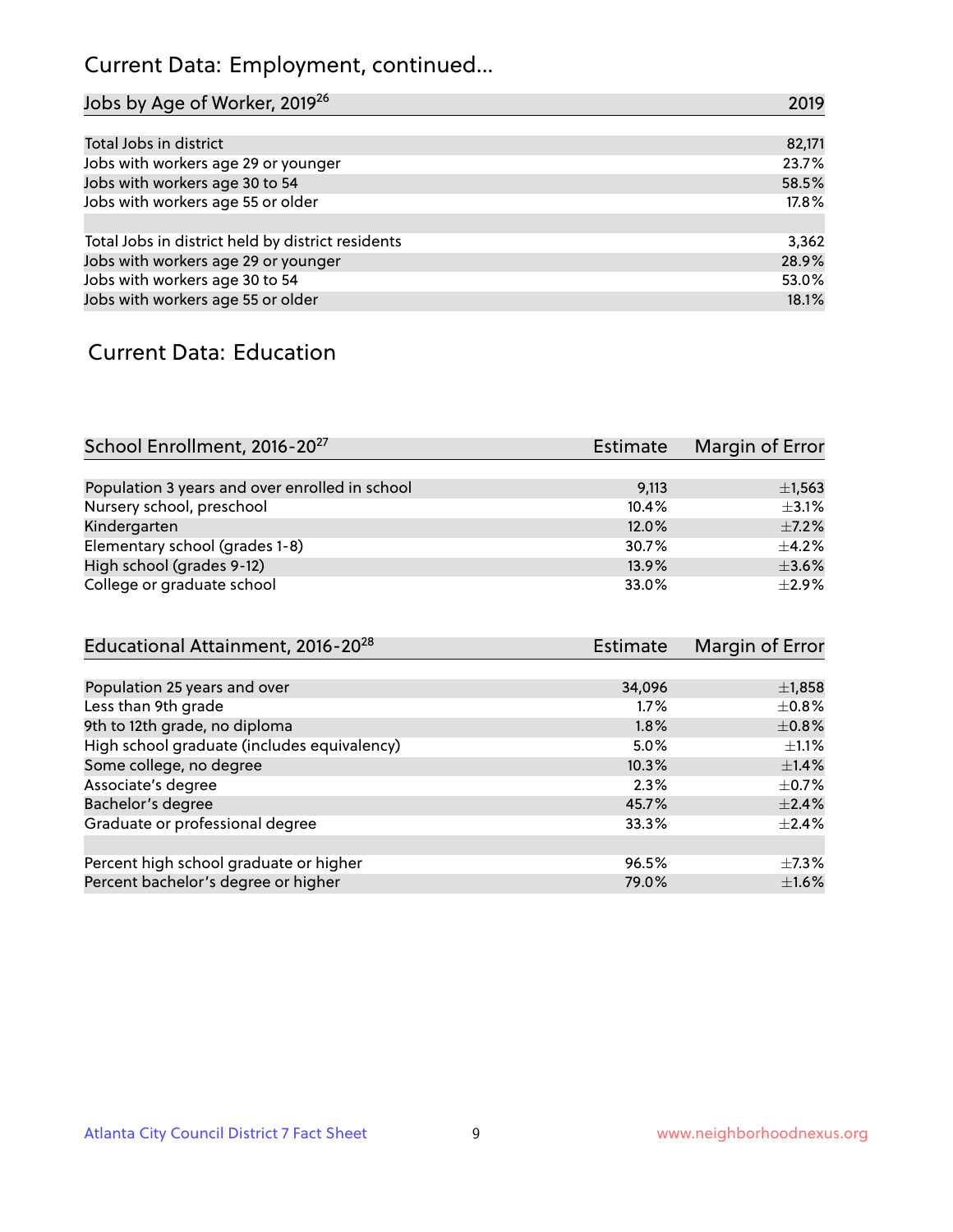# Current Data: Housing

| Households by Type, 2016-20 <sup>29</sup>            | <b>Estimate</b> | Margin of Error        |
|------------------------------------------------------|-----------------|------------------------|
|                                                      |                 |                        |
| Total households                                     | 23,467          | $\pm$ 1,100            |
| Family households (families)                         | 37.0%           | $\pm 2.7\%$            |
| With own children under 18 years                     | 15.8%           | $\pm 2.4\%$            |
| Married-couple family                                | 30.7%           | $\pm 2.5\%$            |
| With own children of the householder under 18 years  | 12.0%           | $\pm 2.0\%$            |
| Male householder, no spouse present, family          | 1.5%            | $\pm$ 0.7%             |
| With own children of the householder under 18 years  | 1.1%            | $\pm$ 0.7%             |
| Female householder, no spouse present, family        | 4.8%            | $\pm 1.6\%$            |
| With own children of the householder under 18 years  | 2.7%            | $\pm 1.3\%$            |
| Nonfamily households                                 | 63.0%           | $\pm 3.0\%$            |
| Householder living alone                             | 49.8%           | $\pm$ 3.2%             |
| 65 years and over                                    | $9.9\%$         | $\pm$ 1.4%             |
|                                                      |                 |                        |
| Households with one or more people under 18 years    | 16.6%           | $\pm 2.4\%$            |
| Households with one or more people 65 years and over | 18.6%           | $\pm1.7\%$             |
| Average household size                               | 1.91            | $\pm$ 0.09             |
|                                                      | 2.87            |                        |
| Average family size                                  |                 | $\pm$ 0.19             |
| Housing Occupancy, 2016-20 <sup>30</sup>             | <b>Estimate</b> | Margin of Error        |
| Total housing units                                  | 26,960          | ±1,064                 |
| Occupied housing units                               | 87.0%           | $\pm 2.2\%$            |
| Vacant housing units                                 | 13.0%           | ±1.9%                  |
|                                                      |                 |                        |
| Homeowner vacancy rate                               | 3.5             | ±1.9                   |
| Rental vacancy rate                                  | 7.5             | $\pm 2.3$              |
| Units in Structure, 2016-20 <sup>31</sup>            | Estimate        | <b>Margin of Error</b> |
|                                                      |                 |                        |
| Total housing units                                  | 26,960          | $\pm$ 1,064            |
| 1-unit, detached                                     | 20.7%           | ±1.9%                  |
| 1-unit, attached                                     | 6.4%            | $\pm 1.2\%$            |
| 2 units                                              | 1.0%            | $\pm$ 0.6%             |
| 3 or 4 units                                         | 1.7%            | $\pm$ 0.6%             |
| 5 to 9 units                                         | 3.7%            | $\pm 1.1\%$            |
| 10 to 19 units                                       | 6.1%            | $\pm 1.7\%$            |
| 20 or more units                                     | 59.7%           | $\pm 2.8\%$            |
| Mobile home                                          | 0.6%            | $\pm$ 0.5%             |
| Boat, RV, van, etc.                                  | $0.0\%$         | $\pm$ 0.2%             |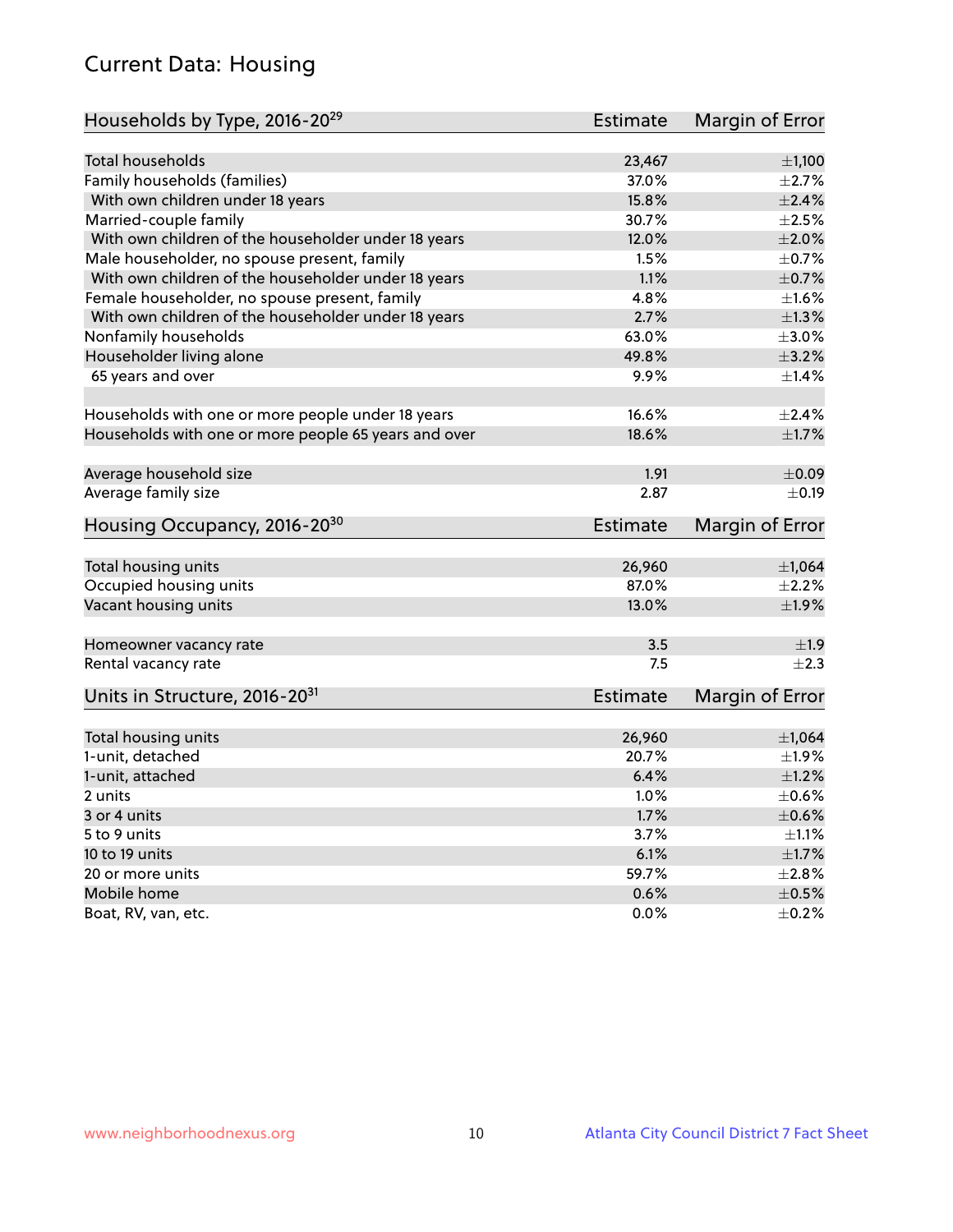### Current Data: Housing, continued...

| Year Structure Built, 2016-20 <sup>32</sup>    | <b>Estimate</b> | Margin of Error |
|------------------------------------------------|-----------------|-----------------|
| Total housing units                            | 26,960          | $\pm 1,064$     |
| Built 2014 or later                            | 11.1%           | $\pm 2.0\%$     |
| Built 2010 to 2013                             | 3.9%            | $\pm 1.0\%$     |
| Built 2000 to 2009                             | 22.8%           | $\pm 2.3\%$     |
| Built 1990 to 1999                             | 18.9%           | $\pm 2.6\%$     |
| Built 1980 to 1989                             | 13.7%           | $\pm 1.7\%$     |
| Built 1970 to 1979                             | 5.4%            | $\pm 1.3\%$     |
| Built 1960 to 1969                             | 7.9%            | ±1.9%           |
| Built 1950 to 1959                             | 6.4%            | $\pm 1.2\%$     |
| Built 1940 to 1949                             | 4.2%            | $\pm$ 0.9%      |
| Built 1939 or earlier                          | 5.6%            | $\pm 1.0\%$     |
| Housing Tenure, 2016-2033                      | Estimate        | Margin of Error |
|                                                |                 |                 |
| Occupied housing units                         | 23,467          | $\pm$ 1,100     |
| Owner-occupied                                 | 50.0%           | $\pm$ 3.2%      |
| Renter-occupied                                | 50.0%           | $\pm 2.4\%$     |
| Average household size of owner-occupied unit  | 2.17            | $\pm$ 0.15      |
| Average household size of renter-occupied unit | 1.66            | $\pm 0.08$      |
| Residence 1 Year Ago, 2016-20 <sup>34</sup>    | <b>Estimate</b> | Margin of Error |
| Population 1 year and over                     | 45,023          | $\pm$ 2,957     |
| Same house                                     | 77.4%           | $\pm 3.6\%$     |
| Different house in the U.S.                    | 22.1%           | $\pm 2.3\%$     |
| Same county                                    | 11.1%           | $\pm1.8\%$      |
| Different county                               | 11.0%           | $\pm1.7\%$      |
| Same state                                     | 5.5%            | $\pm$ 1.4%      |
| <b>Different state</b>                         | 5.5%            | $\pm 1.1\%$     |
| Abroad                                         | 0.5%            | $\pm$ 0.3%      |
| Value of Housing Unit, 2016-20 <sup>35</sup>   | <b>Estimate</b> | Margin of Error |
|                                                |                 |                 |
| Owner-occupied units                           | 11,725          | $\pm$ 936       |
| Less than \$50,000                             | 0.7%            | $\pm 1.5\%$     |
| \$50,000 to \$99,999                           | 1.0%            | $\pm$ 1.4%      |
| \$100,000 to \$149,999                         | 8.0%            | $\pm$ 3.7%      |
| \$150,000 to \$199,999                         | 8.0%            | $\pm$ 3.3%      |
| \$200,000 to \$299,999                         | 15.2%           | $\pm 2.7\%$     |
| \$300,000 to \$499,999                         | 18.8%           | $\pm$ 3.5%      |
| \$500,000 to \$999,999                         | 33.0%           | $\pm$ 3.2%      |
| \$1,000,000 or more                            | 15.3%           | $\pm$ 3.7%      |
| Mortgage Status, 2016-20 <sup>36</sup>         | <b>Estimate</b> | Margin of Error |
|                                                |                 |                 |
| Owner-occupied units                           | 11,725          | $\pm$ 936       |
| Housing units with a mortgage                  | 68.7%           | $\pm$ 3.9%      |
| Housing units without a mortgage               | 31.3%           | $\pm$ 4.5%      |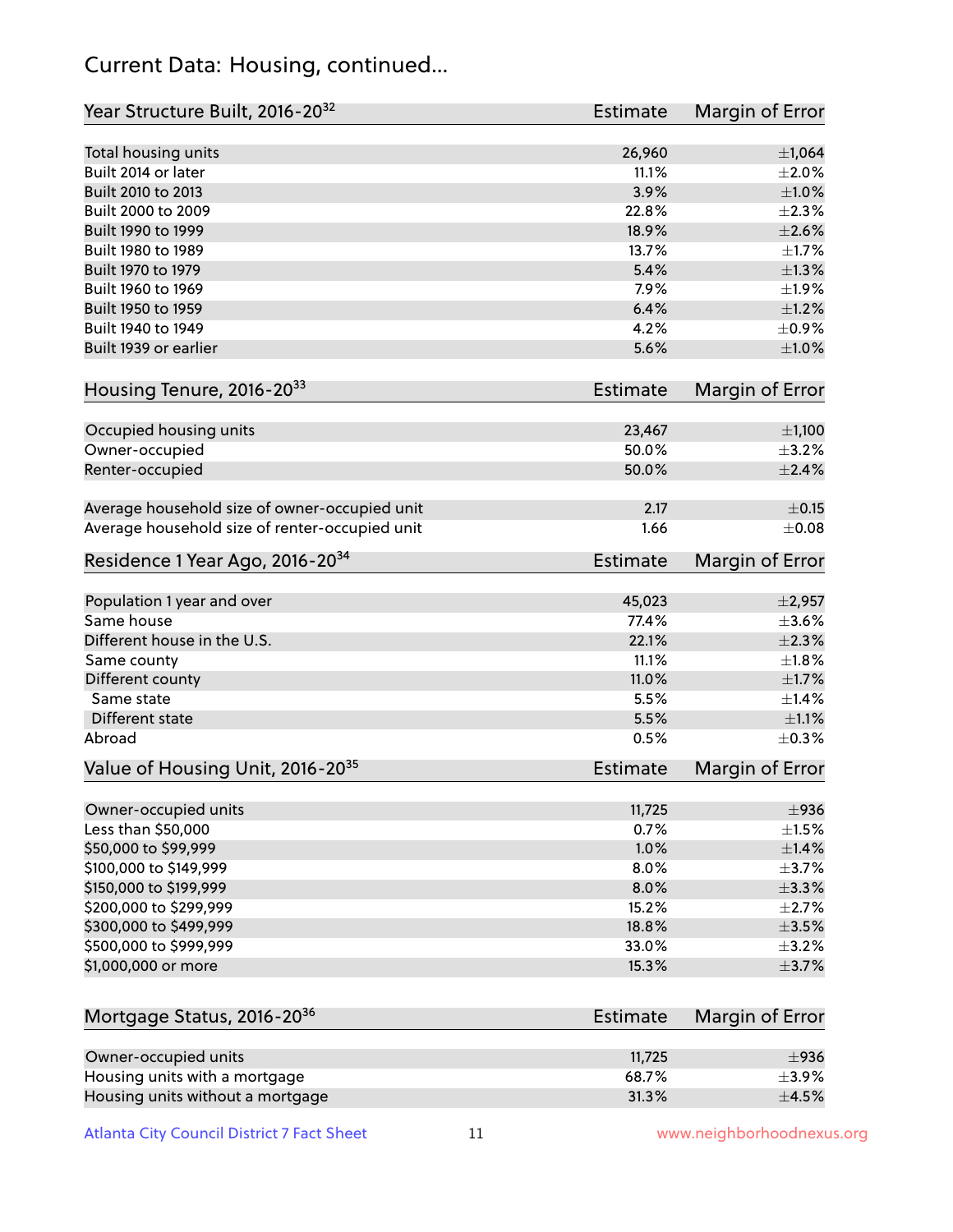# Current Data: Housing, continued...

| Selected Monthly Owner Costs, 2016-20 <sup>37</sup> | Estimate | Margin of Error |
|-----------------------------------------------------|----------|-----------------|
|                                                     |          |                 |
| Housing units with a mortgage                       | 8,053    | $\pm 790$       |
| Less than \$300                                     | 0.2%     | $\pm 1.1\%$     |
| \$300 to \$499                                      | 0.0%     | $\pm1.0\%$      |
| \$500 to \$999                                      | 2.2%     | $\pm 2.0\%$     |
| \$1,000 to \$1,499                                  | 15.3%    | $\pm$ 5.0%      |
| \$1,500 to \$1,999                                  | 12.7%    | $\pm 2.8\%$     |
| \$2,000 to \$2,999                                  | 25.6%    | $\pm$ 4.5%      |
| \$3,000 or more                                     | 44.1%    | $\pm$ 5.7%      |
|                                                     |          |                 |
| Median (dollars)                                    | \$2,762  | $\pm$ 83        |
|                                                     |          |                 |
| Housing units without a mortgage                    | 3,672    | $\pm 606$       |
| Less than \$150                                     | 0.8%     | ±2.4%           |
| \$150 to \$249                                      | 0.4%     | $\pm 2.3\%$     |
| \$250 to \$349                                      | 1.2%     | $\pm 2.7\%$     |
| \$350 to \$499                                      | 4.2%     | $\pm 2.8\%$     |
| \$500 to \$699                                      | 10.5%    | $\pm$ 4.1%      |
| \$700 or more                                       | 82.8%    | $\pm$ 9.3%      |
|                                                     |          |                 |
| Median (dollars)                                    | \$1,039  | $\pm$ 52        |

| Selected Monthly Owner Costs as a Percentage of | <b>Estimate</b> | Margin of Error |
|-------------------------------------------------|-----------------|-----------------|
| Household Income, 2016-2038                     |                 |                 |
|                                                 |                 |                 |
| Housing units with a mortgage <sup>39</sup>     | 8,044           | $\pm$ 871       |
| Less than 20.0 percent                          | 54.9%           | $\pm$ 6.5%      |
| 20.0 to 24.9 percent                            | 12.2%           | $\pm 2.7\%$     |
| 25.0 to 29.9 percent                            | 8.7%            | $\pm 2.5\%$     |
| 30.0 to 34.9 percent                            | 7.9%            | $\pm 2.6\%$     |
| 35.0 percent or more                            | 16.3%           | $\pm 3.6\%$     |
|                                                 |                 |                 |
| Housing units without a mortgage <sup>40</sup>  | 3,586           | $\pm$ 637       |
| Less than 10.0 percent                          | 37.1%           | $\pm$ 3.5%      |
| 10.0 to 14.9 percent                            | 16.5%           | $\pm$ 6.4%      |
| 15.0 to 19.9 percent                            | 8.2%            | $\pm$ 3.4%      |
| 20.0 to 24.9 percent                            | 12.7%           | $\pm$ 11.2%     |
| 25.0 to 29.9 percent                            | 2.0%            | $\pm 2.1\%$     |
| 30.0 to 34.9 percent                            | 2.5%            | $\pm 2.1\%$     |
| 35.0 percent or more                            | 21.0%           | $\pm$ 6.6%      |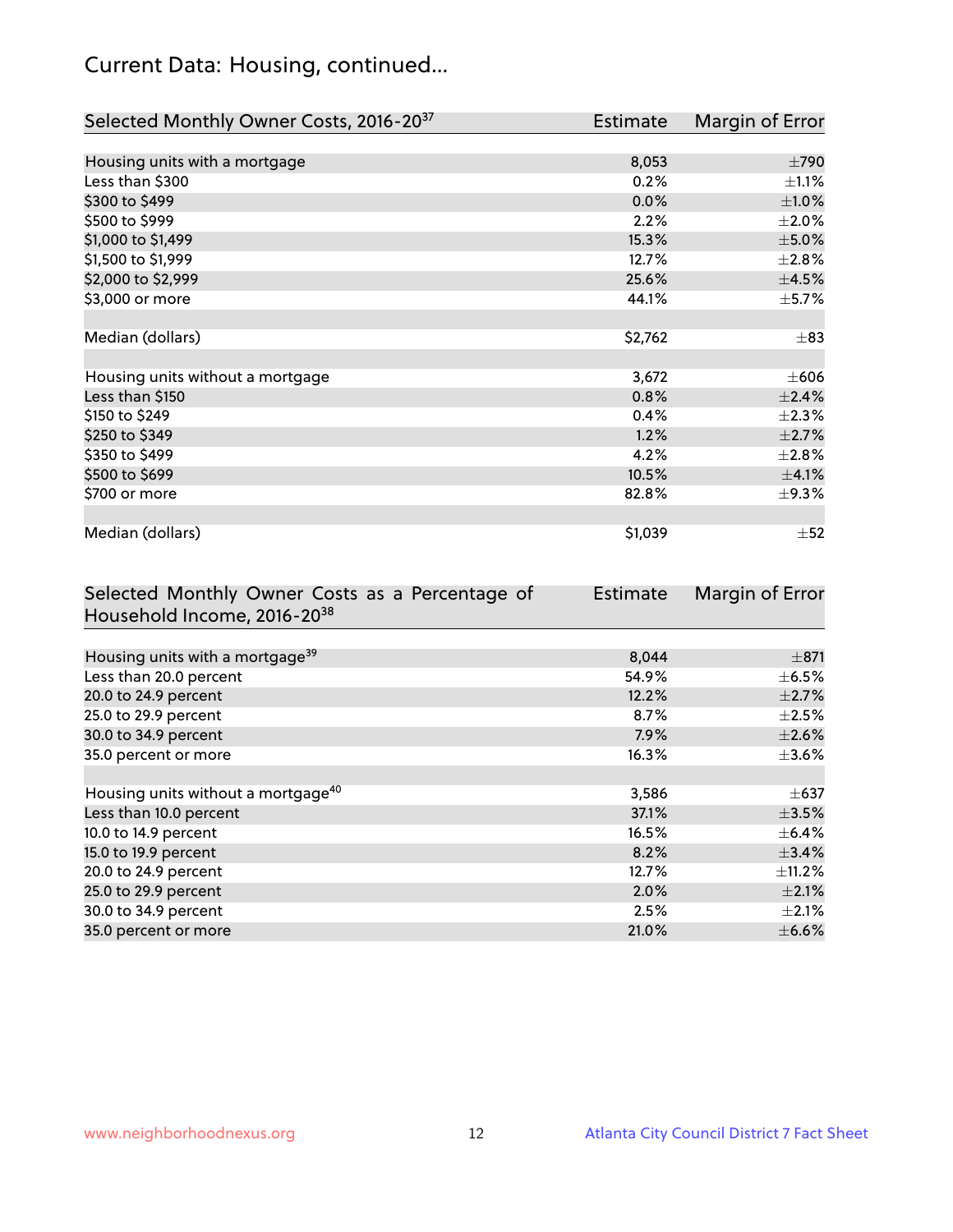### Current Data: Housing, continued...

| Gross Rent, 2016-20 <sup>41</sup>                                   | Estimate        | Margin of Error |
|---------------------------------------------------------------------|-----------------|-----------------|
|                                                                     |                 |                 |
| Occupied units paying rent                                          | 11,472          | $\pm 787$       |
| Less than \$200                                                     | 0.6%            | $\pm$ 1.2%      |
| \$200 to \$499                                                      | 1.8%            | $\pm1.6\%$      |
| \$500 to \$749                                                      | 2.3%            | $\pm 1.6\%$     |
| \$750 to \$999                                                      | 4.4%            | $\pm 2.2\%$     |
| \$1,000 to \$1,499                                                  | 31.9%           | $\pm$ 4.0%      |
| \$1,500 to \$1,999                                                  | 37.1%           | $\pm 4.6\%$     |
| \$2,000 or more                                                     | 21.9%           | $\pm 3.6\%$     |
| Median (dollars)                                                    | \$1,621         | $\pm 28$        |
|                                                                     |                 |                 |
| No rent paid                                                        | 269             | $\pm$ 133       |
| Gross Rent as a Percentage of Household Income,<br>$2016 - 20^{42}$ | <b>Estimate</b> | Margin of Error |
|                                                                     |                 |                 |
| Occupied units paying rent <sup>43</sup>                            | 11,159          | $\pm$ 982       |
| Less than 15.0 percent                                              | 18.1%           | ±3.3%           |
| 15.0 to 19.9 percent                                                | 13.7%           | $\pm 2.8\%$     |
| 20.0 to 24.9 percent                                                | 17.0%           | $\pm$ 3.7%      |
| 25.0 to 29.9 percent                                                | 9.5%            | $\pm 2.7\%$     |
| 30.0 to 34.9 percent                                                | 9.7%            | $\pm 2.8\%$     |
| 35.0 percent or more                                                | 32.0%           | $\pm$ 3.8%      |

# Current Data: Transportation

| Commuting to Work, 2016-20 <sup>44</sup>  | <b>Estimate</b> | Margin of Error |
|-------------------------------------------|-----------------|-----------------|
|                                           |                 |                 |
| Workers 16 years and over                 | 27,139          | $\pm$ 1,675     |
| Car, truck, or van - drove alone          | 74.1%           | $\pm 1.5\%$     |
| Car, truck, or van - carpooled            | $1.8\%$         | $\pm$ 0.9%      |
| Public transportation (excluding taxicab) | 4.1%            | $+1.2%$         |
| Walked                                    | 5.2%            | ±1.9%           |
| Other means                               | 3.4%            | $\pm 1.0\%$     |
| Worked at home                            | 11.4%           | $\pm 2.5\%$     |
|                                           |                 |                 |
| Mean travel time to work (minutes)        | 22.6            | $\pm$ 0.6       |

| Access to a Vehicle, 2016-20 <sup>45</sup> | Estimate | <b>Margin of Error</b> |
|--------------------------------------------|----------|------------------------|
|                                            |          |                        |
| Occupied housing units                     | 23,467   | $\pm$ 1,100            |
| No vehicles available                      | 9.1%     | $+1.7%$                |
| 1 vehicle available                        | 48.2%    | $\pm$ 3.6%             |
| 2 vehicles available                       | 34.0%    | $\pm$ 2.9%             |
| 3 or more vehicles available               | 8.7%     | $+1.7%$                |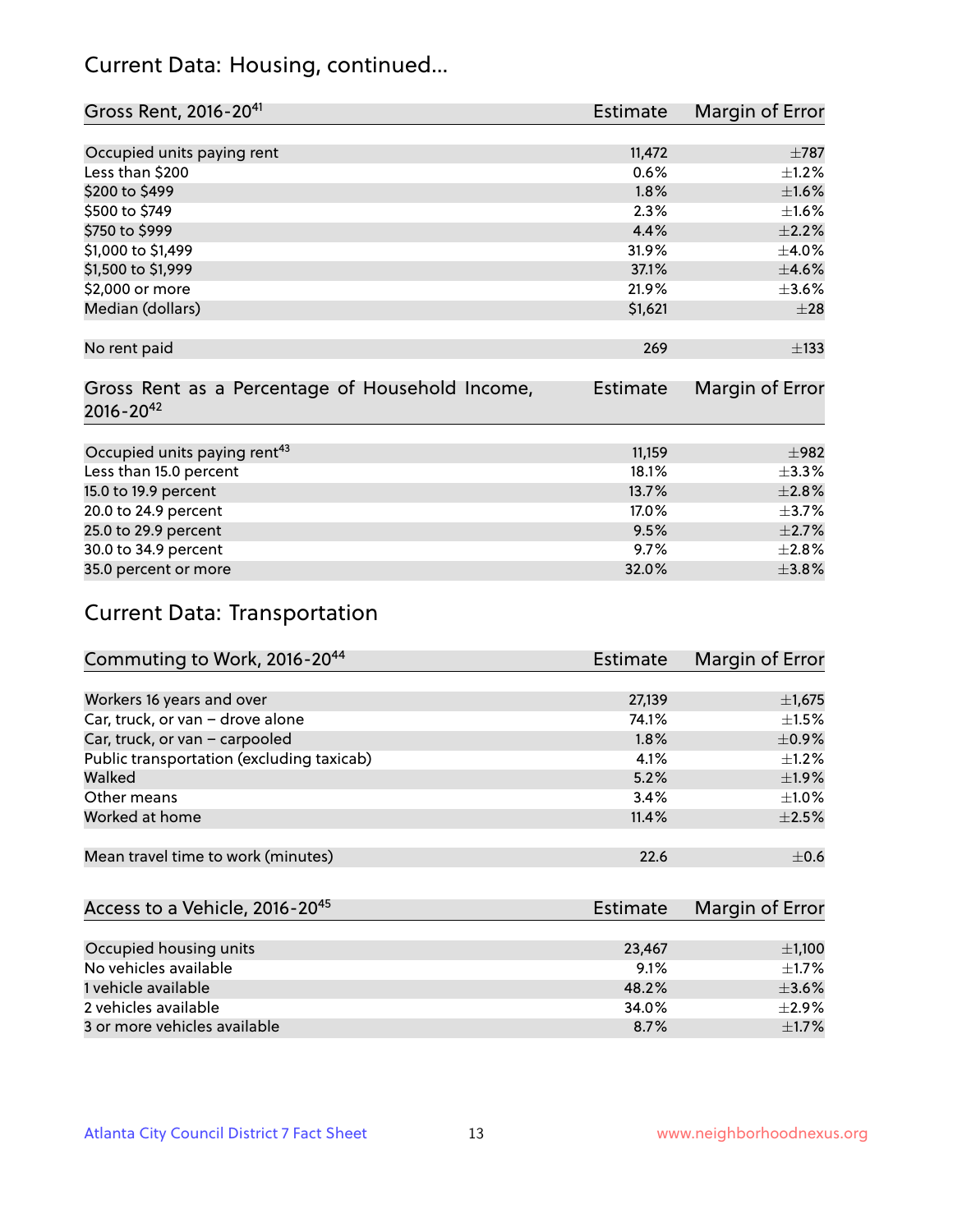### Current Data: Health

| Health Insurance coverage, 2016-2046                    | Estimate | Margin of Error |
|---------------------------------------------------------|----------|-----------------|
|                                                         |          |                 |
| Civilian Noninstitutionalized Population                | 44,967   | $\pm 2,963$     |
| With health insurance coverage                          | 94.2%    | $\pm$ 8.2%      |
| With private health insurance coverage                  | 86.9%    | $\pm$ 7.8%      |
| With public health coverage                             | 14.9%    | $\pm$ 1.4%      |
| No health insurance coverage                            | 5.8%     | $\pm1.4\%$      |
| Civilian Noninstitutionalized Population Under 19 years | 7,648    | $\pm$ 7,648     |
|                                                         | 4.6%     |                 |
| No health insurance coverage                            |          | $\pm$ 4.7%      |
| Civilian Noninstitutionalized Population 19 to 64 years | 31,692   | ±1,901          |
| In labor force:                                         | 27,470   | ±1,701          |
| Employed:                                               | 26,706   | ±1,680          |
| With health insurance coverage                          | 94.9%    | $\pm1.7\%$      |
| With private health insurance coverage                  | 94.3%    | $\pm 1.8\%$     |
| With public coverage                                    | 0.9%     | $\pm$ 0.5%      |
| No health insurance coverage                            | 5.1%     | $\pm 1.5\%$     |
|                                                         |          |                 |
| Unemployed:                                             | 763      | ±1,680          |
| With health insurance coverage                          | 72.1%    | ±19.1%          |
| With private health insurance coverage                  | 50.2%    | ±13.9%          |
| With public coverage                                    | 21.9%    | ±21.3%          |
| No health insurance coverage                            | 27.9%    | ±19.6%          |
|                                                         |          |                 |
| Not in labor force:                                     | 4,222    | $\pm 651$       |
| With health insurance coverage                          | 84.3%    | $\pm$ 5.5%      |
| With private health insurance coverage                  | 75.1%    | $\pm$ 6.4%      |
| With public coverage                                    | 12.7%    | $\pm$ 4.0%      |
| No health insurance coverage                            | 15.7%    | $\pm$ 6.2%      |